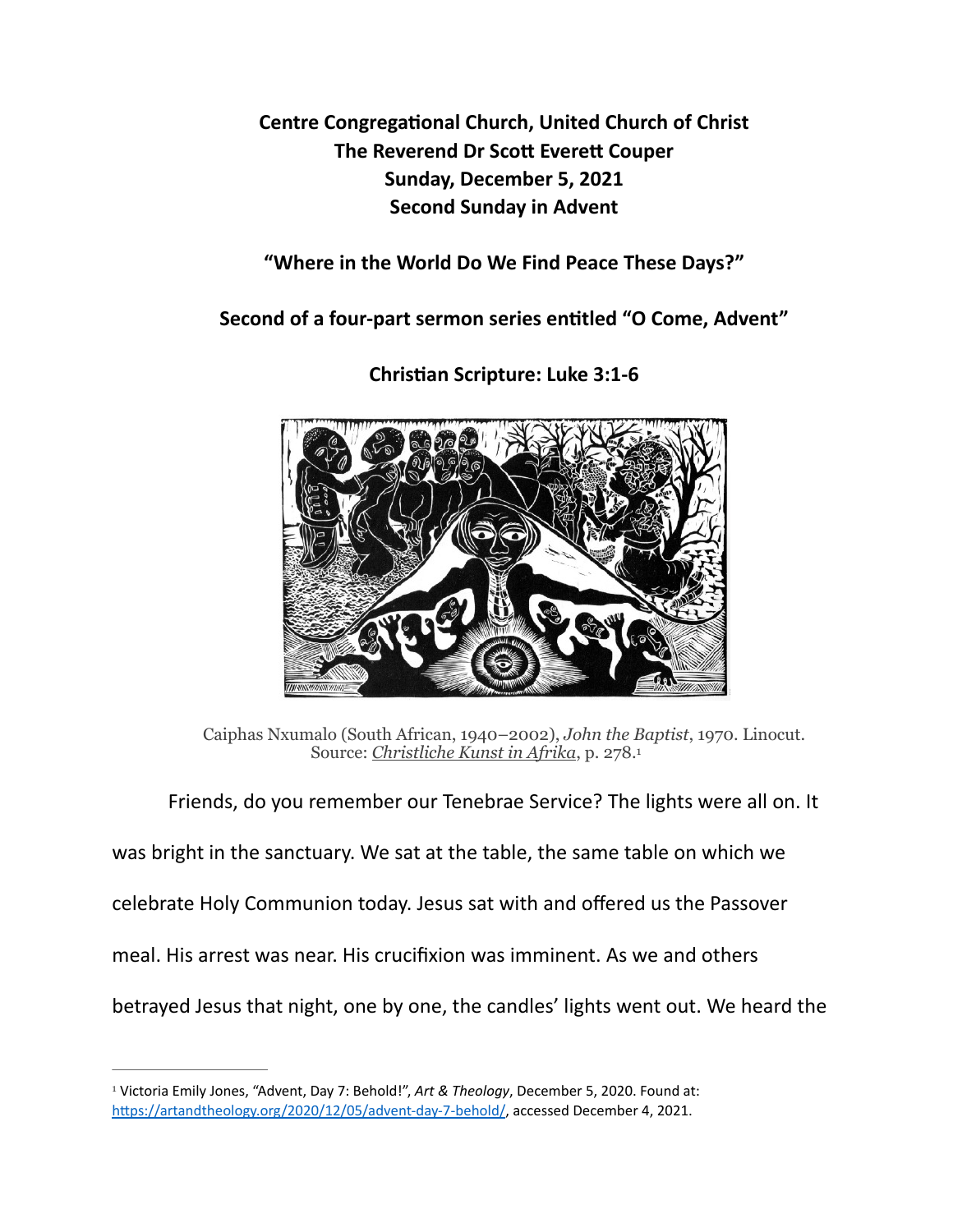nails being driven-in. The last light went out. We sat in darkness. We were lost. Until Easter.

 It is Advent 2021. Though we lit our first candle of hope last week, we are still in darkness. The worst humanitarian disaster in the world continues to unfold in Yemen. Ethiopia is tearing itself apart. Afghanistan reels as immigrants flee to our country. Migrants are on our Mexican border, desperate to enter. Russia and Ukraine continue to thrust toward one another's throats. Another mass murder in our schools occurred as we continue our country's perverted addiction to guns. The climate continues to change. The American West has little snow and thus there will be little water in the spring  $-$  all because of our country and the world are addicted to fossil fuels. My brothers Daniel Sicken and William Pearson remind us that nuclear weapons are still very much a threat. COVID-19 continues to plague us. As I prepare this sermon, my family is decorating the Christmas tree while I am in exile, incarcerated in my quarantine cell. In the stress, Stephanie and I have had more than one argument. *Where in the world do we find peace these days?* 

 I would like us to look at the artwork by South African Caiphas Nxumalo. Nxumalo imagines an Advent scene. Let's start at the bottom. God's eye, all knowing and seeing, witnesses the sins of the people. Look at the people viewed by the eye. Are they running toward, or are they running away from, God? This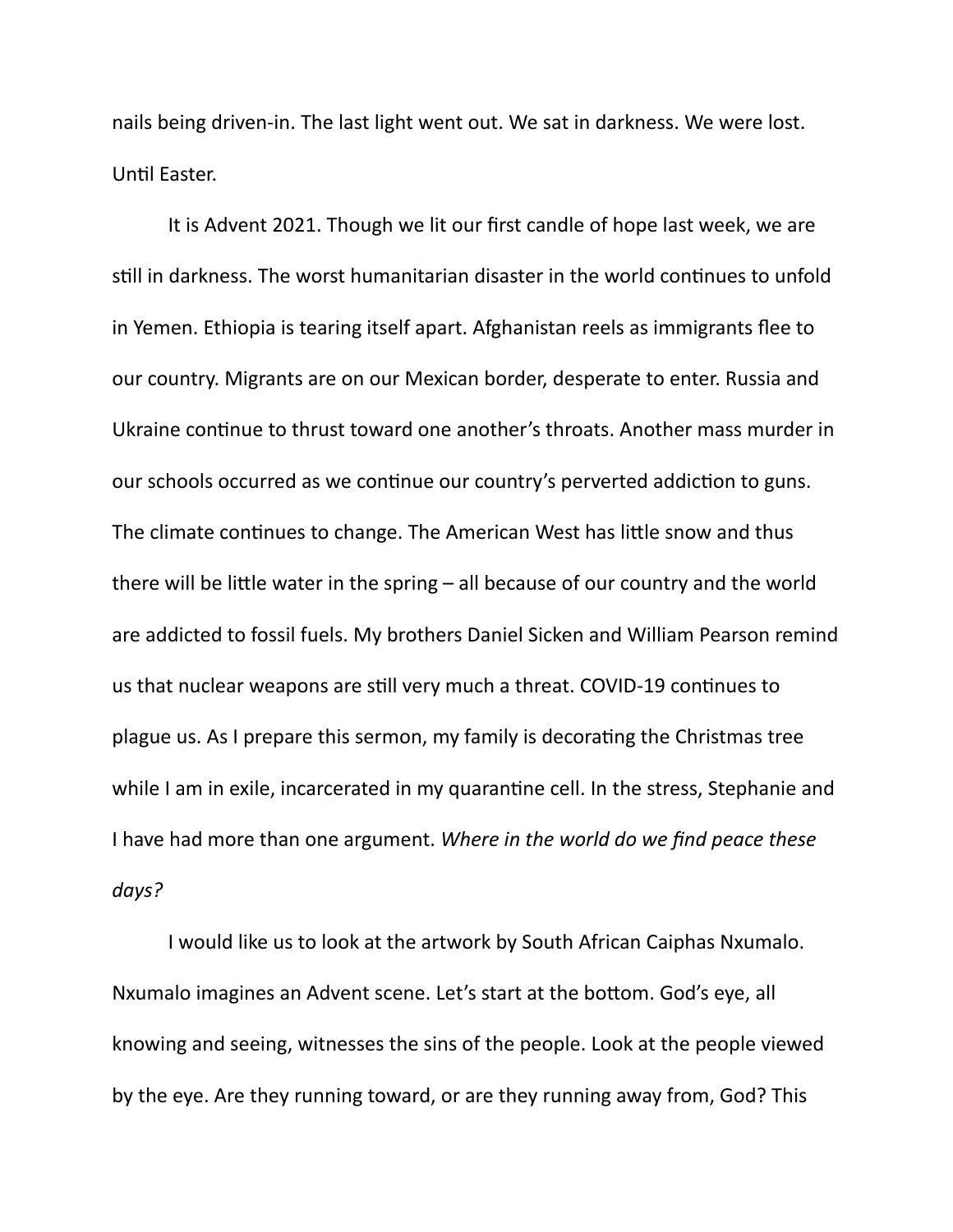ambiguity and paradox is the ambiguity and paradox of Advent when, as I mentioned last week, we foresee the end time (when Christ will establish God's kin-dom) will be welcomed by the poor and the marginalized and feared by the rich and powerful.

<span id="page-2-1"></span> For these four weeks before the birth of Jesus on Christmas, John the Baptist is the central figure of Advent. As Fleming Rutledge so eloquently states, John is the figure "standing at the edge of the universe, at the dawn of the new world, the turn of the ages. That is his location as the sentinel..." on the watchtower (Isaiah [2](#page-2-0)1:8-10).<sup>2</sup> We see in Nxumalo's image, John baptizing believers in the river Jordan. He is the one saying, 'We are on the cusp! We are almost there! The Chosen One is on the horizon. Repent! Repent of your sins! Be prepared for his arrival!" This is the message of Advent, when we await Christ's first coming in the Nativity *and* we await his Second Coming at the end of time.

John the Baptist preached in the prophetic tradition. John taught in the same vein as Jeremiah, Isaiah, Amos, Hosea, Malachi and especially, especially, Elijah. John, just like every prophet before him - from the time of Moses, who went head to head with Pharaoh - challenged the powers and principalities of the world. John was intensely political. He was so political, he got his head cut-off. Jesus was intensely political. He was so political, he was crucified. The prophets

<span id="page-2-0"></span>Fleming Rutledge, *Advent: The Once and Future Coming of Christ* (Grand Rapids: Eerdmans, 2018), 277. [2](#page-2-1)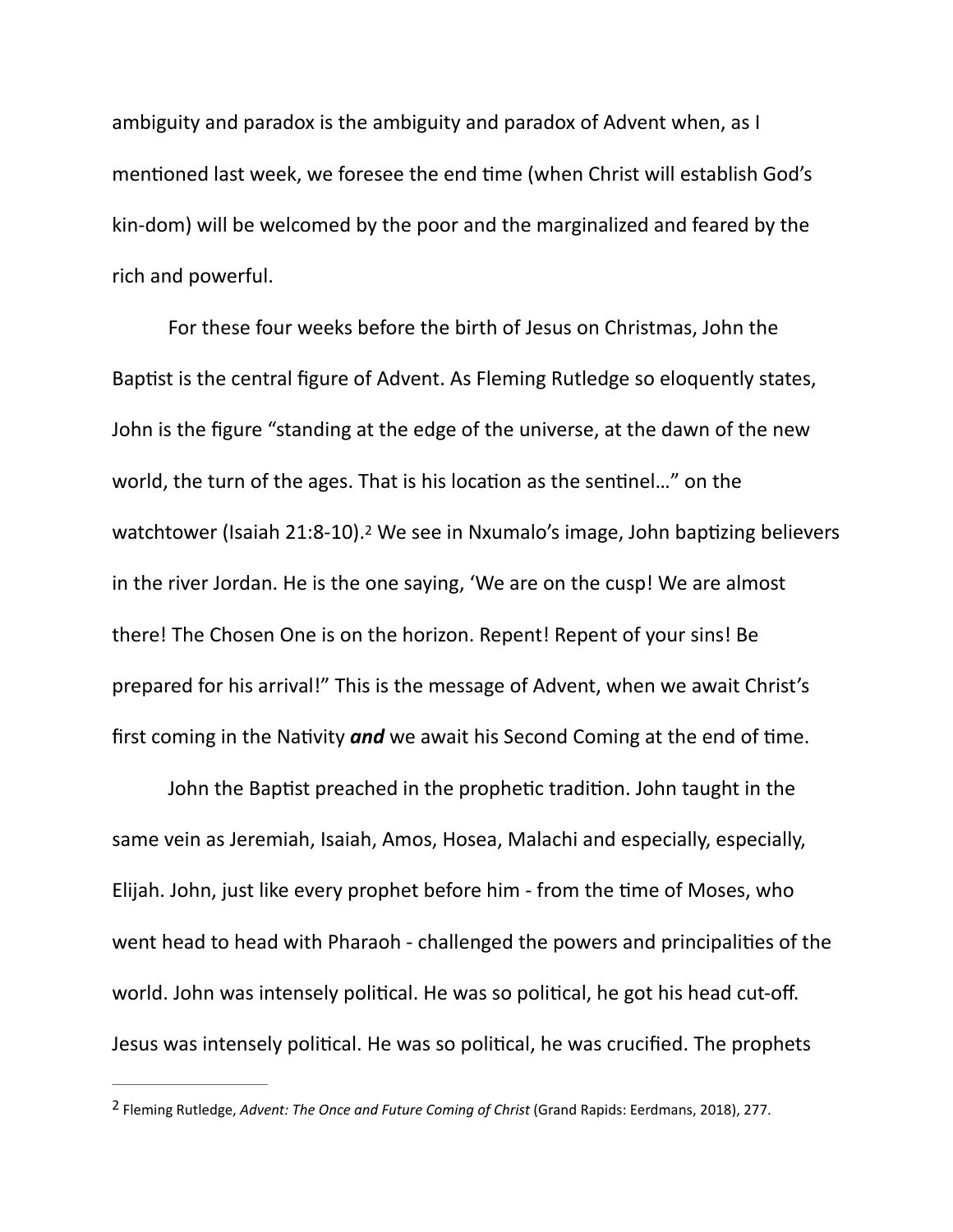were incredibly political. So political, they were often hunted and also killed (Matthew 23:30 and Luke 11:47). I sometimes sigh when Christians ask me as a minister not to be 'political'.

In the opening verses of today's scripture reading, John the Baptist's, and therefore Jesus', ministry, are framed within the context of politics. That's why the author of Luke states that the events happen during certain politicians' tenures: Emperor Tiberius, governor Pontius Pilate, and princes Herod and Philip. These are the figures whose ways John the Baptist and Jesus challenge.

<span id="page-3-1"></span> We can see all this in Nxumalo's 'triangular frame' "alluding to the valleys being lifted and the mountains being brought down low".<sup>[3](#page-3-0)</sup> This is all about politics! Mountains are the rich, powerful, and societally privileged by sex, race, and religion. The valleys are the poor, people of color, women, immigrants, foreigners, gay-lesbian-and transgender, undereducated, and working class people. Mountains and valleys refer to people, not to geologic topography!

So, where in the world do we find peace these days? Well, after family arguments about COVID this week, I found peace in prayer. My family prayed in the midst of our troubles. Prayer reframed us. It provided us immediately with a new point of reference that pointed us to our Creator rather than to ourselves.

<span id="page-3-0"></span>Victoria Emily Jones, "Advent, Day 7: Behold!", *Art & Theology*, December 5, 2020. Found at: [3](#page-3-1) https://artandtheology.org/2020/12/05/advent-day-7-behold/, accessed December 4, 2021.